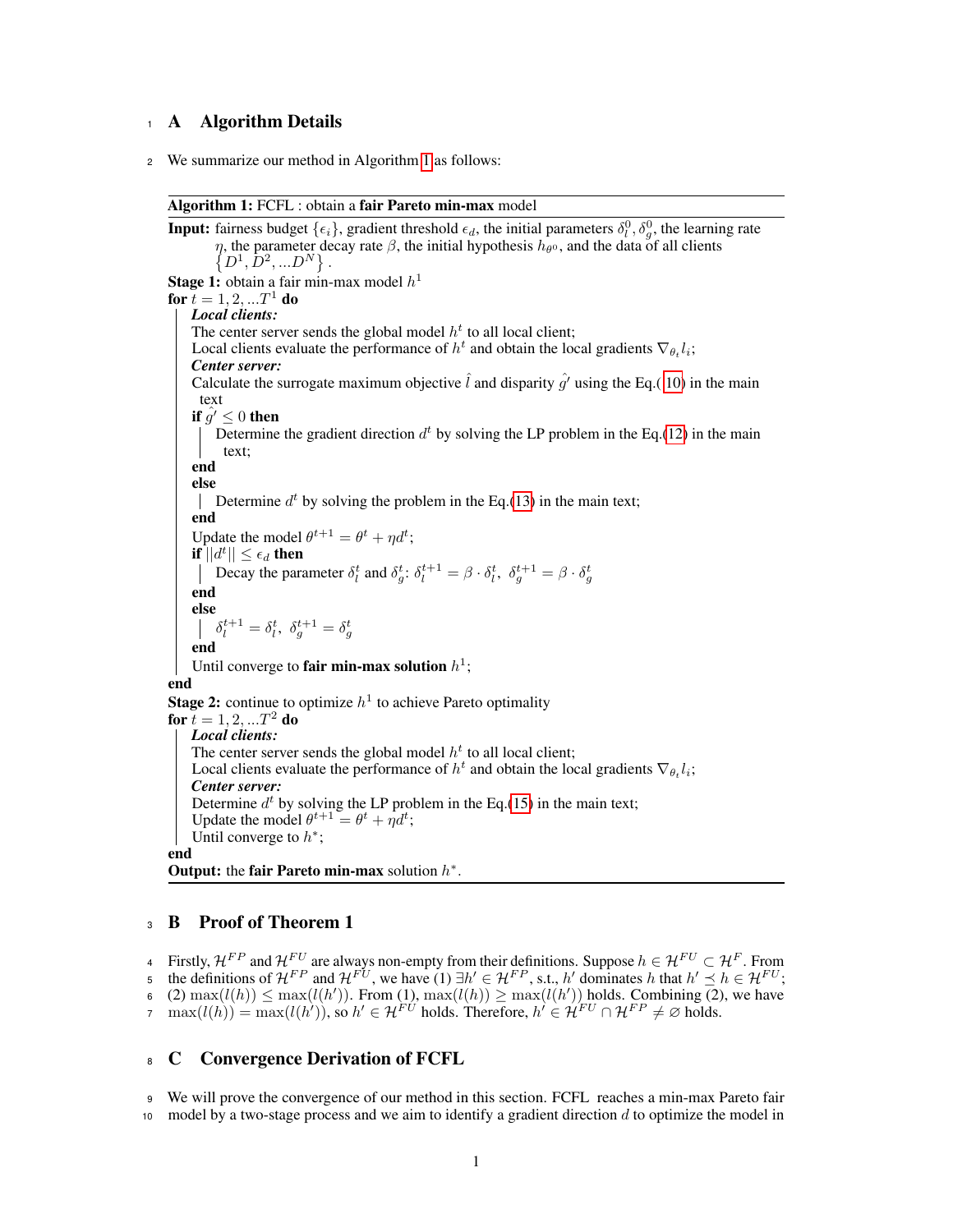11 each iteration. For N clients with N corresponding objectives  $[l_1, l_2, l_N]$  and a given direction d, we

<sup>12</sup> have the following proposition, i.e.,

<span id="page-1-1"></span>**13 Proposition 1.** *Given the gradient direction d with all*  $d^T \nabla_{\theta} l_i < 0$ *, there exists*  $\eta^0$ *, such that:* 

$$
l_i(h_{\theta^{t+1}}) < l_i(h_{\theta^t}), \forall i \in \{1, 2, .., N\}
$$
\n
$$
\theta^{t+1} = \theta^t + \eta \cdot d, \forall \eta \in [0, \eta^0].
$$
\n(S.1)

14

<span id="page-1-2"></span><sup>15</sup> *Proof.* Consider Taylor's expansion with Peano's form of the differentiable objective function 16  $l_i(h_{\theta^{t+1}})$ :

$$
l_i(h_{\theta^{t+1}}) = l_i(h_{\theta^t + \eta \cdot d}) = l_i(h_{\theta^t}) + \eta d^T \nabla_{\theta^t} l_i + o(\eta),
$$
\n(S.2)

where  $o(\eta)$  denotes a function that approaches 0 faster than  $\eta$ . Specifically,  $\forall \epsilon > 0$ , there exists  $\eta^0$ , 18 such that  $o(\eta) < \epsilon \eta$  for all  $\eta \in [0, \eta^0]$ . Now we set  $\epsilon = -d^T \nabla_{\theta} u_i > 0$ , there exists  $\eta^0$ , such that 19  $l_i(h_{\theta^{t+1}}) - l_i(h_{\theta^{t}}) = \eta d^T \nabla_{\theta^{t}} l_i + o(\eta) = -\eta \epsilon + o(\eta) < 0$  for all  $\eta \in [0, \eta^0].$ 

20 We will prove the convergence of our method in two steps. First, when optimizing h to achieve en min-max performance with MCF as in Eq.( [11\)](#page-0-1) in the main text, we optimize either  $\hat{l}$  or  $\hat{g'}$  and keep  $\hat{l}$ 22 without ascent in each iteration. The monotonic decreasing  $\hat{l}$  means h will converge to  $h^1$  satisfying as fairness and min-max constraints. Then, we continue to optimize  $h<sup>1</sup>$  to achieve Pareto optimality 24 by controlling the gradient direction  $d$  without causing ascent for all objectives in Eq.[\(15\)](#page-0-1) in the 25 main text. The objective  $\frac{1}{N} \sum_{i=1}^{N} l_i$  will monotonically decrease until convergence as we constrain <sup>26</sup> all objectives to descend or remain unchanged defined in Eq.[\(15\)](#page-0-1) in the main text. Assuming all <sup>27</sup> objectives and their derivatives are bounded, the formal and detailed derivations are as follows.

<sup>28</sup> Convergence of Constrained Min-Max Optimization To prove the convergence of the Constrained <sup>29</sup> Min-Max Optimization procedure, we firstly give Lemma [1](#page-1-0) as follows:

<span id="page-1-0"></span>30 Lemma 1. *In each iteration, the surrogate maximum function*  $\hat{l}_{max}(h_{\theta^t}, \delta_l^t)$  decreases:

$$
\hat{l}_{max}(h_{\theta^{t+1}}, \delta_l^t) \le \hat{l}_{max}(h_{\theta^t}, \delta_l^t)
$$
\n(S.3a)

$$
\hat{l}_{max}(h_{\theta^t}, \delta_l^{t+1}) \le \hat{l}_{max}(h_{\theta^t}, \delta_l^t)
$$
\n(S.3b)

$$
\hat{l}_{max}(h_{\theta^{t+1}}, \delta_l^{t+1}) \le \hat{l}_{max}(h_{\theta^t}, \delta_l^t). \tag{S.3c}
$$

31

*a Proof.* We prove Eq.[\(S.3a\)](#page-1-1) in two cases: 1)  $\hat{g}_{max}(h_{\theta^t}, \delta_g^t \leq 0)$ : we obtain the gradient direction 33 d by solving Eq.[\(12\)](#page-0-1) in the main text. As we choose  $d = -\nabla_{\theta_t} \hat{l}$ ,  $d^T \nabla_{\theta_t} \hat{l} < 0$  holds. According to Proposition [1,](#page-1-1) as  $\min d^T \nabla_{\theta_t} \hat{l} \leq d^T \nabla_{\theta_t} \hat{l} < 0$ , we prove  $\hat{l}_{max}(h_{\theta^{t+1}}, \delta_l^t) \leq \hat{l}_{max}(h_{\theta^t}, \delta_l^t)$  as in 35 Eq.[\(S.3a\)](#page-1-1); 2) as  $\hat{g}_{max}(h_{\theta^t}, \delta_g^t > 0)$ , we obtain the gradient direction d by solving Eq.[\(13\)](#page-0-1) in the 36 main text. If we choose  $-d$  which lies on the angular bisector of the angle formed by  $\nabla_{\theta^t} \hat{l}$  and 37  $\nabla_{\theta^t} \hat{g}$ , we have  $d^T \nabla_{\theta^t} \hat{l} \leq 0$  and  $d^T \nabla_{\theta^t} \hat{g} \leq 0$ . As the optimal solution  $d^*$  of Eq.[\(13\)](#page-0-1) in the main text satisfies  $d^{*T} \nabla_{\theta^t} \hat{l} \leq 0$  and  $d^{*T} \nabla_{\theta^t} \hat{g} \leq d^T \nabla_{\theta^t} \hat{g} \leq 0$ , we prove  $\hat{l}_{max}(h_{\theta^{t+1}}, \delta_l^t) \leq \hat{l}_{max}(h_{\theta^t}, \delta_l^t)$  as 39 in Eq.[\(S.3a\)](#page-1-1) in this case. While the SMF  $\hat{l}_{max}(\theta^t, \delta_l^t)$  monotonically increases with respect to  $\delta_l^t$ , 40 Eq.[\(S.3b\)](#page-1-2) holds as  $\theta^{t+1} = \beta \cdot \theta^t < \theta^t$ . From Eq.[\(S.3a\)](#page-1-1) and Eq.(S.3b), we have  $\hat{l}_{max}(h_{\theta^{t+1}}, \delta_l^{t+1}) \leq$ 41  $\hat{l}_{max}(h_{\theta^t}, \delta_l^{t+1}) \leq \hat{l}_{max}(h_{\theta^t}, \delta_l^t)$  as in Eq.[\(S.3c\)](#page-1-0) shows.  $\Box$ 42 Combining the conclusion that  $\hat{l}_{max}(h_{\theta^t}, \delta_l^t)$  decreases monotonically in each iteration in Lemma [1](#page-1-0)

- 43 with  $\hat{l}_{max}(h_{\theta^t}, \delta_l^t) \ge 0$ , we prove the convergence of constrained min-max optimization described in
- <sup>44</sup> Section 4.2.

#### <sup>45</sup> Convergence of Constrained Pareto Optimization Constrained Pareto optimization procedure

<sup>46</sup> ensures the property as follows: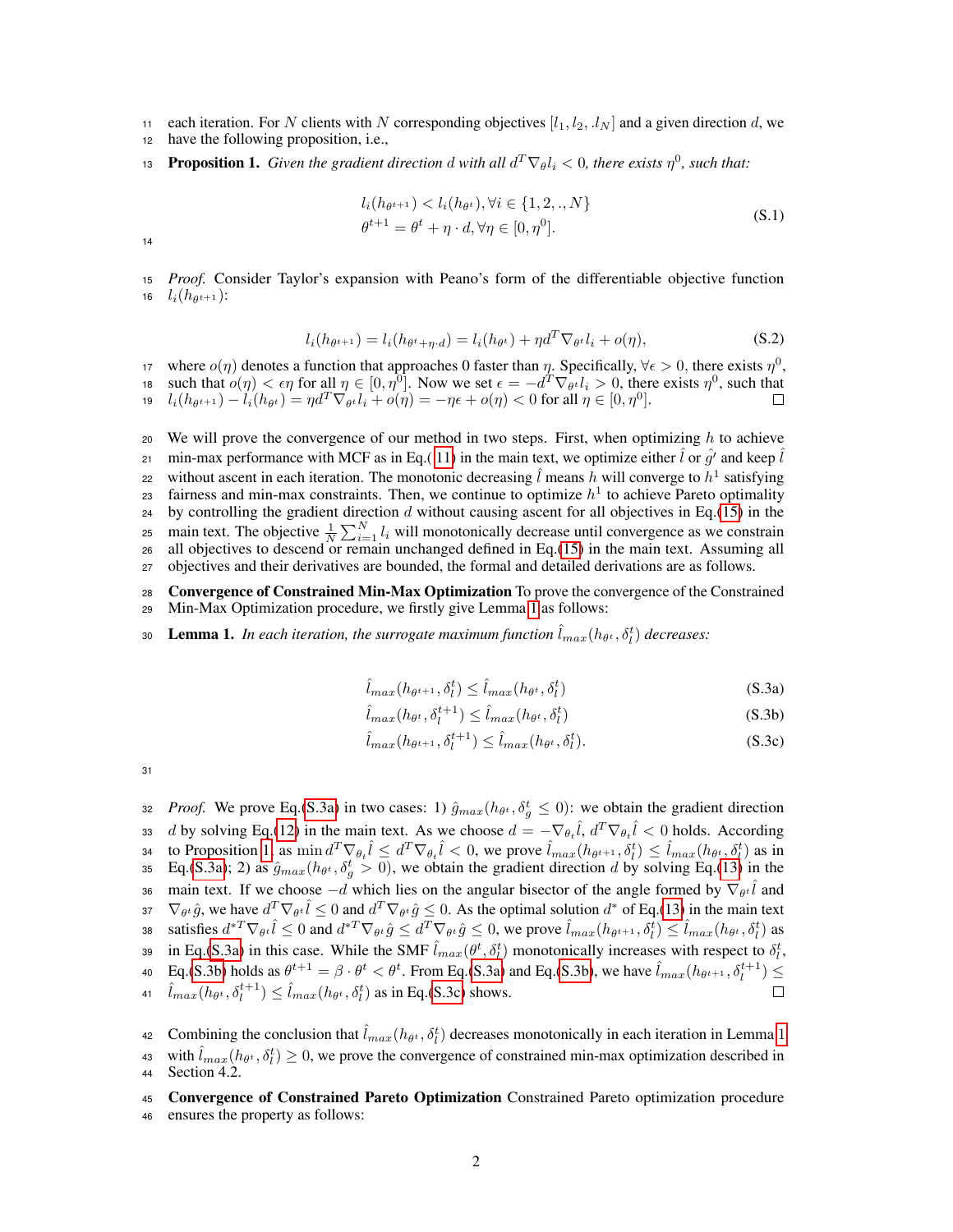<span id="page-2-0"></span>**Lemma 2.** In each iteration, the objective  $l(h_{\theta t})$  decreases or remains unchanged:

$$
l_i(h_{\theta^{t+1}}) \le l_i(h_{\theta^t}), \ \forall i \in \{1,.,N\}.
$$
 (S.4)

<sup>48</sup> *Proof.* We obtain the gradient direction d by solving Eq.[\(15\)](#page-0-1) in the main text during constrained 49 Pareto optimization. If there exists a solution d which satisfies all constraints in Eq.[\(15\)](#page-0-1) in the main so text, we have  $d^T \nabla_{\theta^t} l_i \leq 0$ ,  $\forall i$  which means all objectives will not increase in this iteration as Lemma <sup>51</sup> [2](#page-2-0) shows. If there is no solution to Eq.[\(15\)](#page-0-1) in the main text, we achieve Pareto optimality and the <sup>52</sup> algorithm converges.  $\Box$ 

# <sup>53</sup> D Time Complexity Analysis

 $54$  FCFL scales linearly with the dimension  $(n)$  of the model parameters. In our constrained min-max ss optimization procedure, the computation of  $\hat{l}_m(h, \delta_l)$ ,  $\hat{g'}_m(h, \delta_g)$  in Eq.[\(10\)](#page-0-1) has runtime of  $O(N)$ . 56 With the current best LP solver [\[1\]](#page-6-0), the LP problem with k variables and  $\Omega(k)$  constraints has runtime 57 of  $O^*(k^{2.38})$ <sup>[1](#page-2-1)</sup>. The LP problem in Eq.[\(12\)](#page-0-1) and Eq.(12) has 2 variables and at most 4 constraints (3 sa constraints for  $d \in \overline{G}$  and 1 constraint for  $d^T \nabla_{\theta} \hat{l} \leq 0$ ) so the runtime is  $O^*(2^{2.38})$ . The LP problem 59 in Eq.[\(15\)](#page-0-1) has N variables and at most  $2N + 2$  constraints so the runtime is  $O<sup>*</sup>(N<sup>2.38</sup>)$ . In deep 60 model in FL, usually  $n \gg N$ .

# 61 E Implementation Details and Additional Experimental Results

#### <sup>62</sup> E.1 Implementation Details

 Following the experiment setting on Adult dataset in works [\[2,](#page-6-1) [3\]](#page-6-2), we use the original Adult dataset and 66% samples are training samples and 33% are test samples. We also split the 33% as test sets and train models on the remaining 67% on eICU dataset. For the experiments in fairness constrained setting, we randomly split the eICU dataset with this ratio to run all experiments five times and report the average performance. We delete the sensitive attribute when training the model in fairness-constrained setting. All models are based on Logistic Regression and are trained and 69 evaluated on randomly split datasets. While the original function for measuring  $\Delta DP$  or  $\Delta EO$  in  $E_q(2)$  $E_q(2)$  in the main text is not differentiable as there is indicator function  $\hat{Y} = 1_{h(X)\geq 0.5}$ , we use a surrogate differentiable function to approximate the indicator function  $\hat{Y} = \frac{1}{1 + (\frac{1-h(X)}{h(X)})^{10}}$  during training. We implement our method with Pytorch and determine all hyper-parameters (including  $\tau_3$  learning rate, the decay rate of  $\delta_l$ ,  $\delta_q$ , etc.) by evaluating different combinations on the training set. We run all experiments 5 times and report the average results with stds. For all baselines except FedAve+FairReg, we use the source implementation for comparison with the optimal hyper- parameters. For the baselines on fairness-constrained experiments given uniform fairness budgets, 1) if the baselines can satisfy MCF, we try to optimize the model disparities to achieve MCF with the optimal model utilities; 2) if the baselines cannot satisfy MCF after exhaustive trying, we minimize the model disparities with reasonable model utilities. For gradient computation, we use SGD optimizer for each local client. For more algorithm details, the source code of our method is available at <https://github.com/cuis15/FCFL>.

#### 82 E.2 Training Devices

<sup>83</sup> We train all our models on our local Linux server with 8 GeForce RTX 2080 Ti GPUs.

### <sup>84</sup> E.3 Data Asset

<sup>85</sup> Adult [\[4\]](#page-6-3) is public data that anyone can download and use it freely. eICU [\[5\]](#page-6-4) is a dataset for which

86 permission is required. We followed the procedure on the website <https://eicu-crd.mit.edu>

<sup>87</sup> and got the approval for this dataset.

<span id="page-2-1"></span><sup>&</sup>lt;sup>1</sup>We use  $O^*$  to hide  $k^{o(1)}$  and  $log^{O(1)}(1/\delta)$ ,  $\delta$  being the relative accuracy. Detailed information is in [\[1\]](#page-6-0)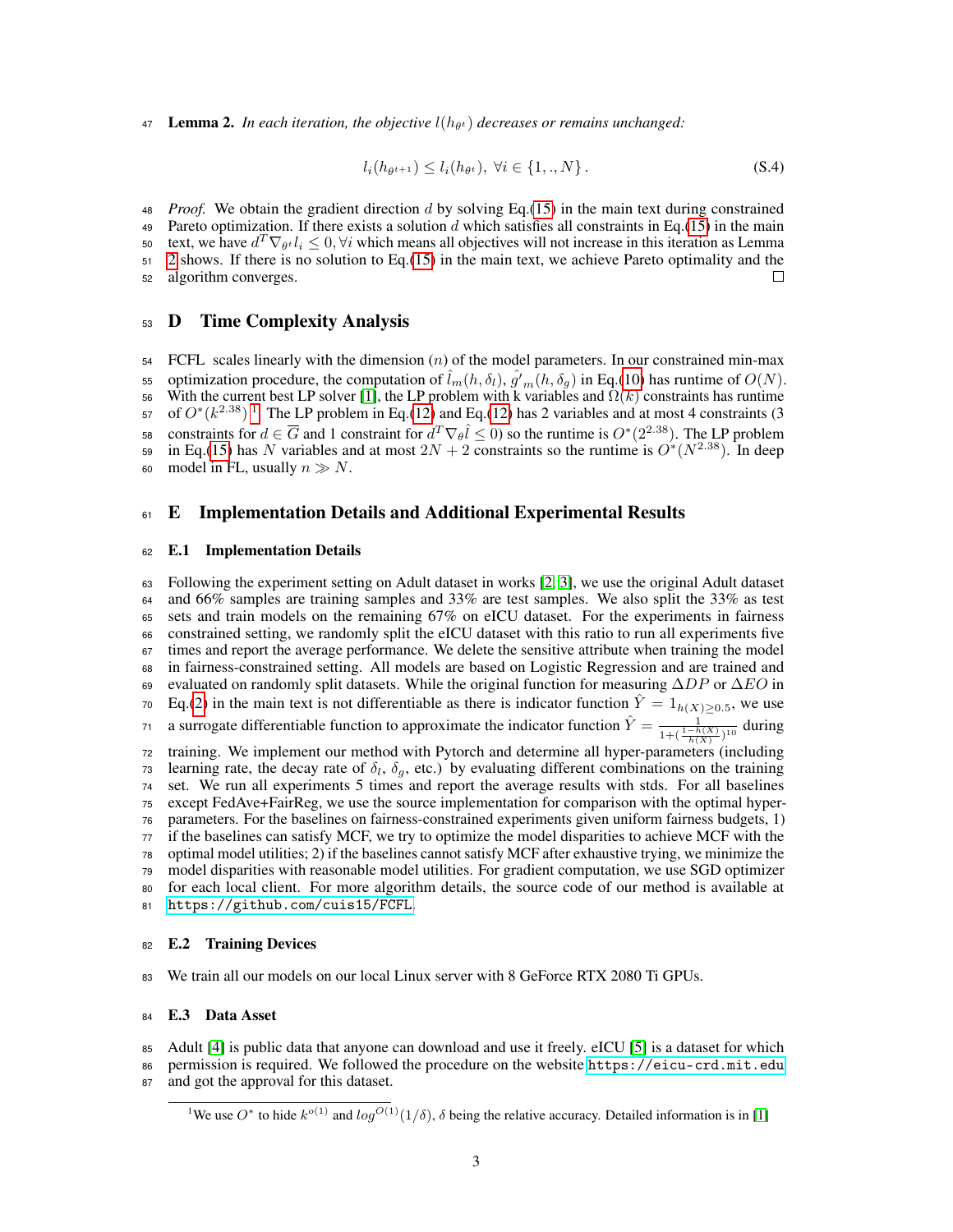#### <sup>88</sup> E.4 Additional Results on Fairness Constraint Experiment

<sup>89</sup> We show the statistic results on eICU in Table [1.](#page-3-0)

<span id="page-3-0"></span>

| Methods                  | utility        | utility        | disparity      |
|--------------------------|----------------|----------------|----------------|
|                          | $mean(\%)$     | min(%)         | max(%)         |
| <b>MMCF</b>              | $65.8 \pm .0$  | $61.4 + .0$    | $11.9 + .0$    |
| FA                       | $69.5 \pm .05$ | $60.1 \pm .09$ | $11.5 \pm 1.2$ |
| FedAve+FairReg           | $67.6 \pm .9$  | $59.3 \pm 1.2$ | $11.0 \pm 4.5$ |
| $ours(\epsilon = 0.1)$   | $69.1 \pm 1.3$ | 61.4 $\pm$ .3  | $9.3 \pm 1.4$  |
| ours $(\epsilon = 0.05)$ | $69.1 \pm 1.5$ | 60.9 $\pm$ .5  | $6.8 \pm 1.1$  |

Table 1: the Statistic Results on LoS Prediction with MCF.

- <sup>90</sup> Table [1](#page-3-0) shows the statistical results of LoS prediction with equal fairness budgets. Our method
- 91 achieves the min-max performance as we set the fairness budget  $\epsilon = 0.1$ . All baselines cannot reduce
- 92 the disparities below 0.1. When we constrain all disparities  $\Delta DP_i \leq 0.05$ , our method reduces the

<sup>93</sup> disparities significantly compared to baselines with a comparable min-max accuracy 60.9%.

#### <sup>94</sup> Income Prediction with sensitive attribute being *gender* and equal fairness budgets



<span id="page-3-1"></span>Figure 1: The disparities and accuracies on both clients as  $\epsilon = 0.05$  and as  $\epsilon = 0.01$  of on Adult dataset when *gender* is the sensitive attribute.

95 In this experiment, we select *gender* as sensitive attribute. From Figure [1,](#page-3-1) with the budget  $\epsilon_i$  =

96 0.05,  $\forall i \in \{1,..,N\}$ , we achieve comparable min-max performance with MCF while MMPF and FA

97 violate the constraint on PhD client. As the fairness budget  $\epsilon_i = 0.01$ ,  $\forall i \in \{1,..,N\}$ , all baselines

<sup>98</sup> violate the constraint on PhD client and we maintain the utilities on both clients with MCF.

<sup>99</sup> Income Prediction with sensitive attribute being *gender* and client-specific fairness budgets

<sup>100</sup> The results of Income prediction with client-specific fairness constraints in Figure [2.](#page-3-2) The disparities

<span id="page-3-3"></span>101 of both clients decrease significantly as in Figure [2\(a\)](#page-3-3) as  $w$  decreases. With a decreasing fairness budget, the utilities of both clients slightly decreases as in Figure [2\(b\).](#page-3-4)



<span id="page-3-4"></span><span id="page-3-2"></span>(a) The disparities vary as  $w$  de-(b) The accuracies vary as  $w$  decreases creases

Figure 2: Client-specific constraint experiment on Adult dataset with sensitive attribute being *gender*.

102

 Income prediction using EO metric Besides DP [\[6\]](#page-6-5) metric, we verify the effectiveness of our method using another metric *Equal opportunity* (EO) [\[7\]](#page-6-6) which measures difference of the false negative rates across different groups as in Eq.[\(2\)](#page-1-2). Here we show the results on Income prediction 106 with the sensitive attribute being *race* given uniform fairness budgets  $\epsilon_i = 0.05$  on both clients in our main text.

108 The original unconstrained model causes disparities on both clients:  $\Delta E O_{PhD} = 0.105$  and  $\Delta EO_{non-PhD} = 0.183$ . Our model significantly reduces the disparities with fairness budget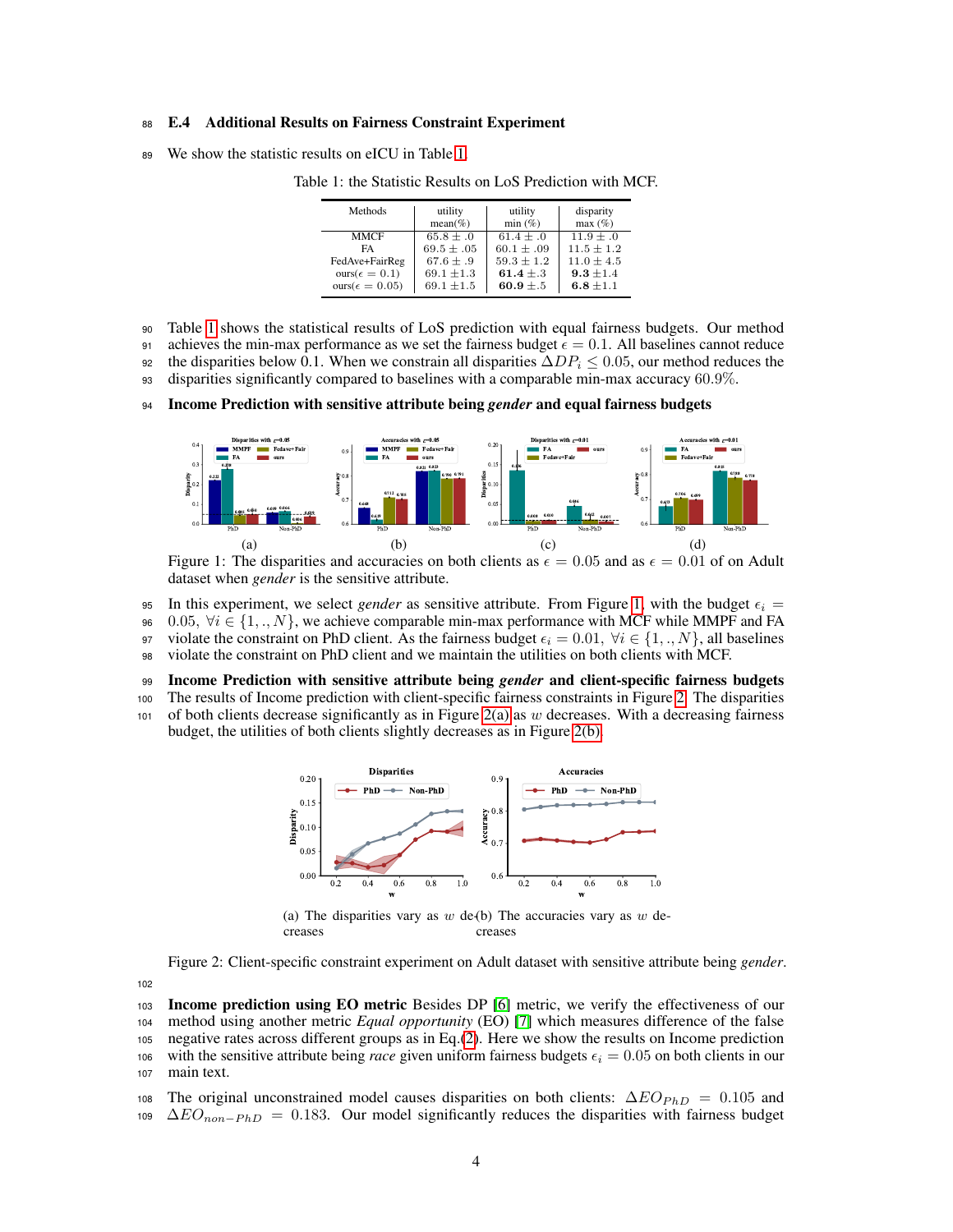<span id="page-4-0"></span>

<span id="page-4-1"></span>(a) the disparities of the two clients (b) the utilities of the two clients

Figure 3: The results of unconstrained optimization and fairness-constrained optimization with the disparities measured by EO and the sensitive attribute is *race*.



<span id="page-4-2"></span>(a) the disparities of the two clients (b) the accuracies of the two clients

Figure 4: The results of unconstrained optimization and fairness-constrained optimization with the disparities measured by EO and the sensitive attribute is *gender*.

- 110  $\epsilon = 0.05$  as shown in Figure [3\(a\).](#page-4-0) For the model utilities on both clients shown in Figure [3\(b\),](#page-4-1) we
- <sup>111</sup> achieve reasonable performances and there is a 0.03 drop on PhD client and 0.02 on non-PhD client.

<sup>112</sup> Similar results can also be found in Figure [4](#page-4-2) as the sensitive attribute is *gender* in Appendix.

## <sup>113</sup> F Compatibility with Unconstrained Pareto Min-Max Optimization

#### <sup>114</sup> F.1 Achieving Pareto Min-Max Optimality without Fairness Constraints

<sup>115</sup> Though our method is proposed for fairness-constrained multi-objective optimization, FCFL is also

<sup>116</sup> compatible with unconstrained min-max optimization problems which only care about the utilities of <sup>117</sup> all clients as in [\[2,](#page-6-1) [3\]](#page-6-2):

1. optimize  $h$  to achieve min-max performance:

$$
\min_{d \in \overline{G}} \quad d^T \nabla_{\theta^t} \hat{l},
$$

2. optimize  $h$  for Pareto optimality and min-max performance:

$$
\min_{d \in \overline{G}} \frac{1}{N} \sum_{i=1}^N d^T \nabla_{\theta^t} l_i, \quad \text{s.t.} \ d^T \nabla_{\theta^t} l_i \le 0 \quad \forall i \in \{1,..,N\} \,,
$$

where G is the convex hull of  $[\nabla_{\theta^t} l_1,., \nabla_{\theta^t} l_N]$  and we obtain the gradient direction d using the <sup>119</sup> gradient information of all clients without accessing the local data.

#### <sup>120</sup> F.2 Experiments on Improving Consistency without Fairness Constraints

<sup>121</sup> We evaluate the performance of our method on the problem of improving consistency without fairness <sup>122</sup> constraints described with two existing methods q-FFL [\[2\]](#page-6-1) and AFL [\[3\]](#page-6-2).

123 Our method seeks for min-max performance by optimizing the SMF  $\hat{l}$  which is the upper bound of <sup>124</sup> all objectives. Experimental results on Income Prediction in Table [2](#page-5-0) show that our method achieves <sup>125</sup> relatively higher performance on the worst-performing client (74.9). Besides, FCFL achieves Pareto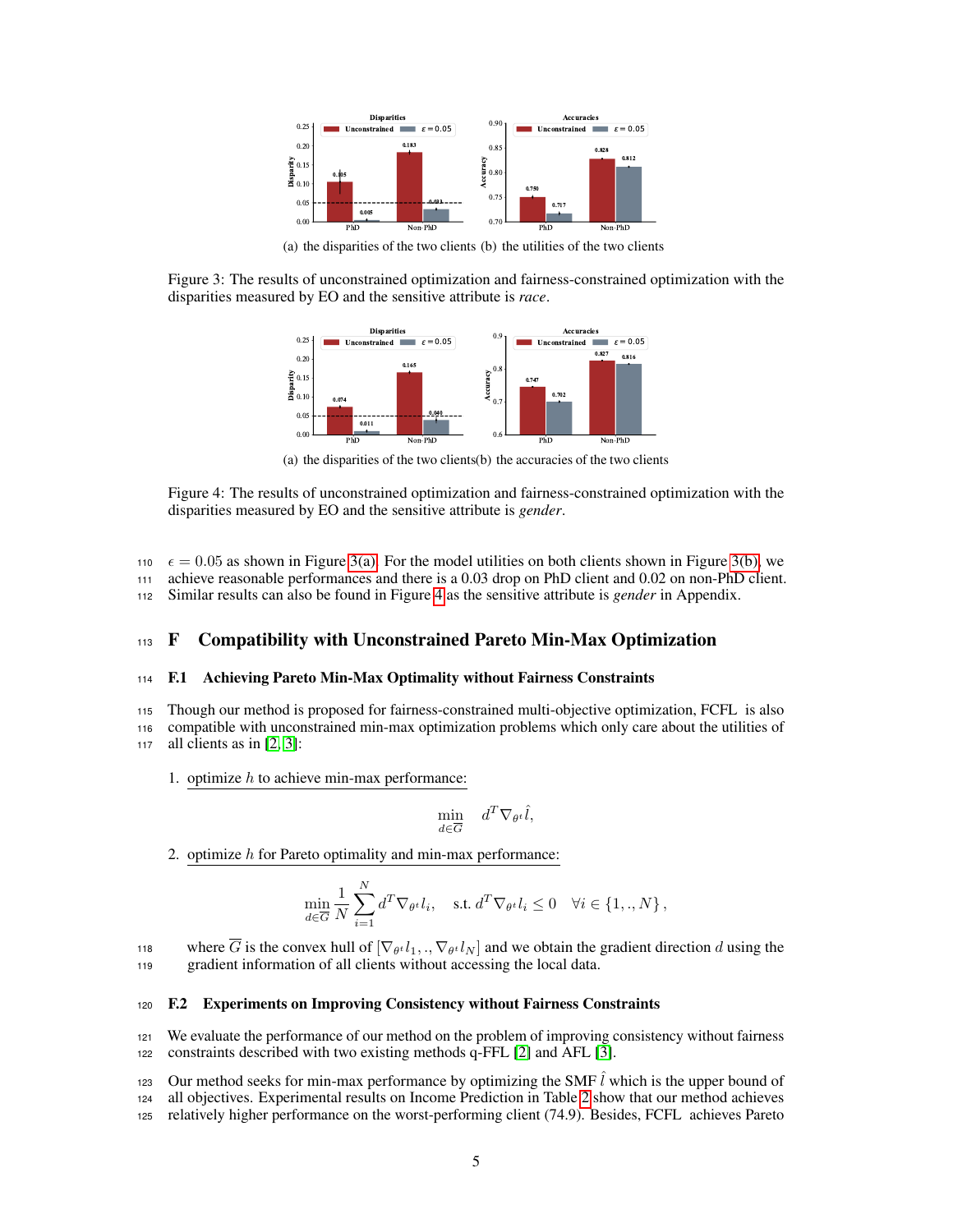<span id="page-5-0"></span>Table 2: The accuracies on Income Prediction

| Methods | average $(\%)$   | PhD $(\%)$        | $non-PhD$ (%)    |
|---------|------------------|-------------------|------------------|
| q-FFL   | $82.3 \pm .1121$ | 74.4 $\pm$ .9[2]  | $82.4 \pm .1121$ |
| AFI.    | $82.5 \pm .5[2]$ | $73.0 \pm 2.2[2]$ | $82.6 \pm .5[2]$ |
| ours    | $82.7 \pm .1$    | $74.9 \pm .4$     | $82.8 \pm .1$    |

<sup>126</sup> optimality to avoid unnecessary harm to other clients. From Table [2,](#page-5-0) we maintain the performance on <sup>127</sup> non-PhD client (82.8).

<sup>128</sup> We conduct experiments on eICU dataset in unconstrained min-max setting. We randomly split the

<sup>129</sup> dataset 5 times and run the two prediction tasks. We show the statistical average results in Table [3.](#page-5-1)

<sup>130</sup> For LoS prediction task, we achieve higher uniformity by a higher utility on the worst-performing

<sup>131</sup> client compared to baselines. We also predict the in-hospital mortality as a prediction task and all

<sup>132</sup> methods achieve similar results.

<span id="page-5-1"></span>Table 3: The accuracies on eICU without fairness constraints

|          | <b>Mortality Prediction</b> |               | LoS Prediction |               |
|----------|-----------------------------|---------------|----------------|---------------|
| Methods  | minimum $(\% )$             | $average(\%)$ | minimum $(\%)$ | $average(\%)$ |
| $q$ -FFL | $91.7 + .1$                 | $88.3 + .7$   | $57.6 + 2.2$   | $70.0 + .3$   |
| AFI.     | $91.7 + .1$                 | $88.2 \pm .7$ | $58.1 + 2.0$   | $70.0 \pm .4$ |
| ous      | $91.7 \pm .1$               | $88.3 \pm .6$ | 60.5 $\pm 2.0$ | $67.4 + .7$   |

### <sup>133</sup> G Discussion about Fairness Budget

#### <sup>134</sup> G.1 How is the fairness budget of each client relate to one another

135 For each fairness budegt  $\epsilon_k$ , it should be assigned by each client based upon its actual fairness 136 requirements. However, the fairness budgets  $\epsilon_k$  assigned by different clients are not unrelated since 137 all fairness constraints defined by  $\epsilon_k$  determine the feasible region of the model together. Due to the 138 potential trade-off between the fairness and the utility, the fairness constraint determined by  $\epsilon_k$  of the <sup>139</sup> k-th client can have an impact on the utility of all clients in the federated network.

#### <sup>140</sup> G.2 When the fairness budget should be the same

141 As we stated above, the assignment of the fairness budget  $\epsilon_k$  depends on the actual scenarios. In <sup>142</sup> high-stake scenarios (e.g., hospitals, banks, etc.), people are highly concerned about fairness and <sup>143</sup> different clients should have consistent fairness budgets. In some other scenarios such as advertising 144 recommendations, people may be more tolerant of the difference of  $\epsilon_k$  among different clients. In this 145 case, the assignment of the fairness budget  $\epsilon_k$  depends on whether it can lead to a satisfying trade-off 146 between fairness and utility for all clients. For example, we determine the  $\epsilon_k$  based upon the original <sup>147</sup> disparity as the experiments presented in Sec 5.4. In addition, to obtain a budget combination that <sup>148</sup> satisfies all clients, one may try different budget combinations and evaluate the performances of all <sup>149</sup> clients, then all clients vote for a reasonable budget combination.

## <sup>150</sup> H Limitations and Future work

 In this study, we aim to tackle the algorithmic disparity and performance inconsistency issues in federated learning. As it is hard to realize the min-max optimality and Pareto optimality by one- stage optimization, we propose a two-stage optimization framework that first achieving consistent performance then enforcing Pareto optimality. Since our framework encourages a more uniform model performance distribution, on the one hand, some clients with poor performances may be significantly improved; on the other hand, other clients whose model utility could be further improved may come to a halt.